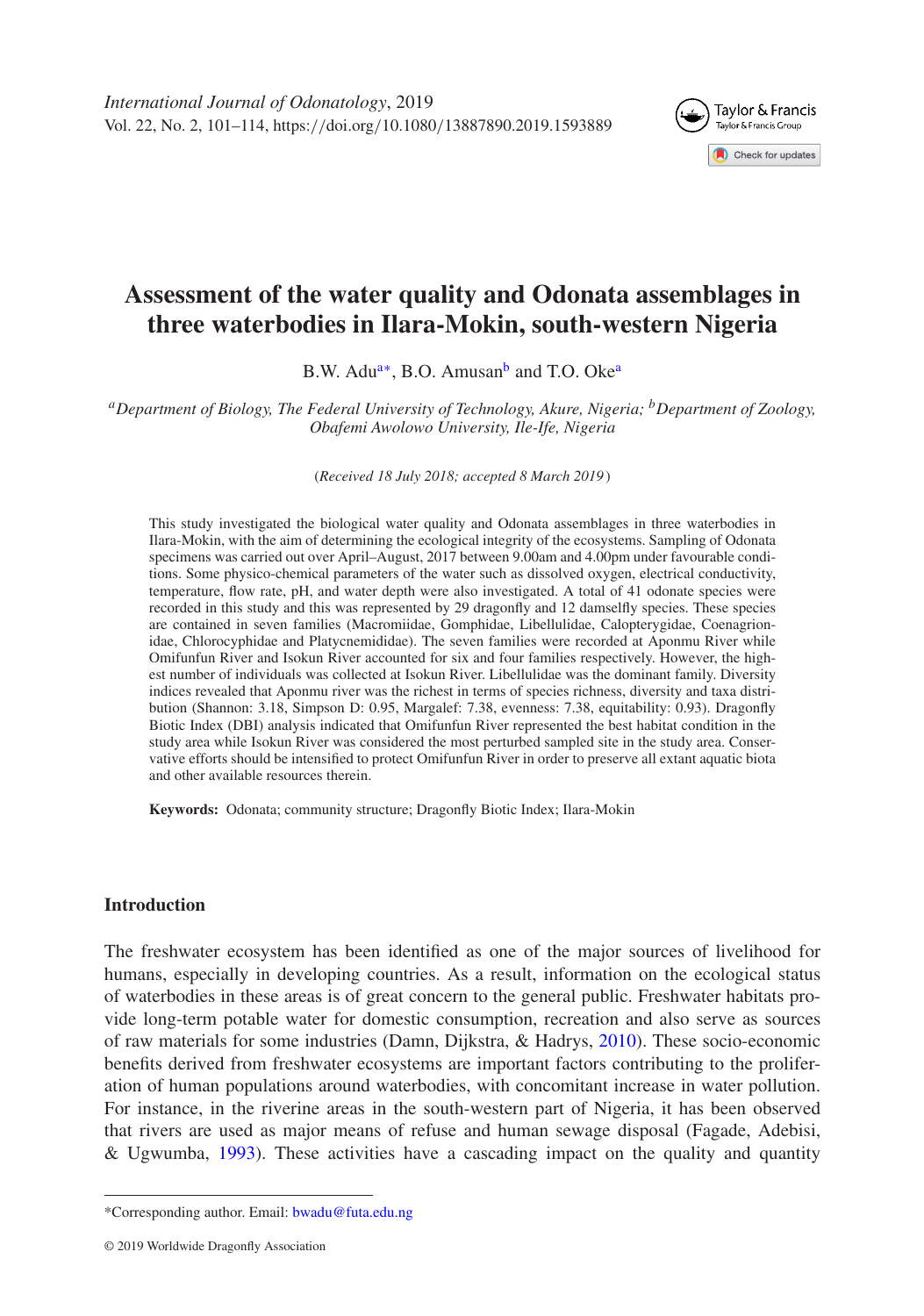of water available for man's use. Deterioration in the water quality also affects the composition and diversity of aquatic organisms in such waterbodies. Furthermore, studies have shown that anthropogenic activities, such as throwing of refuse (e.g. plastic materials, organic and chemical wastes) into water, canalizations, and construction of bridges and dams within the water basin catchment, significantly alter macro-invertebrate community structures (Damn et al., [2010\)](#page-12-0). This has resulted in organisms shifting from more specialist feeders in undisturbed areas to an increased number of generalists in less diverse disturbed areas (Garie & McIntosh, [1986\)](#page-12-2).

The importance and abundance of resources in freshwater ecosystems have made the monitoring of freshwater bodies a global issue (Taiwo, Beddows, Shi, & Harrison, [2014\)](#page-13-0). Consequently, international organizations including the World Health Organization (WHO), United Nation Environmental Programme (UNEP), United Nation Educational Scientific and Cultural Organization (UNESCO) and World Meteorological Organization (WMO) launched water monitoring programmes with the aim of collecting detailed information on the quality of ground water and surface water globally (Taiwo et al*.*, [2014\)](#page-13-0). In Nigeria, such information is available from the River Basins Development Authorities which were established in Nigeria in 1979 (WHO/UNEP [1997\)](#page-13-1) and Benin-Owena River Basin Development Authority (BORBDA) is one of them.

Odonata (dragonflies and damselflies) are conspicuous and quintessential of freshwater habitats, with over 6500 identified and described species worldwide (Clausnitzer & Dijkstra, [2005\)](#page-12-3). Their high diversity, ease of identification and their conspicuousness have made them widely useful in biodiversity studies (Adu, Akindele, & Obadofin, [2015;](#page-12-4) Vick, [2003\)](#page-13-2) and as bioindicators of ecological integrity of ecosystems (Corbet, [2004\)](#page-12-5). The presence or absence of species of Odonata in a freshwater environment could also be an indication of the condition of the water body (Chovanec & Raab, [1997\)](#page-12-6). However, most studies on Nigerian Odonata were done many years ago (Gambles, [1975;](#page-12-7) Hassan, [1976,](#page-12-8) [1981;](#page-13-3) Pinhey, [1961,](#page-13-4) [1962\)](#page-13-5). Recent information on this group of insects is scarce; therefore filling the knowledge gap on the country's odonate fauna is warranted. This study aims to provide information on the faunistic composition of Odonata and the water quality of the waterbodies in the study area. This is with a view to assessing the ecological integrity of these habitats using the community assemblage of Odonata as bio indicators. We hypothesized that there will be no difference in the diversity of species of Odonata occurring at the three water bodies.

# **Methods**

#### *Study area*

The study was carried out on three waterbodies in Ilara-Mokin (7. 204150°N, 5.06700°E). This town is located within the jurisdiction of the Benin-Owena River Basin Authority. The waterbodies sampled include Rivers Isokun (ISO), Aponmu (APO) and Omifunfun stream (OMI). Ilara-Mokin (Figure [1\)](#page-2-0) is a fast-growing university town which is about 12 km from Akure, the capital of Ondo State, Nigeria. The population of the town is about 45,000 people. South-western Nigeria is characterized by two seasons, the wet and dry seasons. The wet season covers March– October with an average rainfall of 1900mm, while the dry season covers November–February (Ashaolu & Adebayo, [2014\)](#page-12-9). The mean monthly temperature ranges between 27°C and 30°C while the mean monthly relative humidity is below 70%. Ilara-Mokin used to be an agrarian community with a serene environment; however, the establishment of Elizade University and its Golf Club (which are of international standard) has suddenly turned the town to a lively fast-growing town.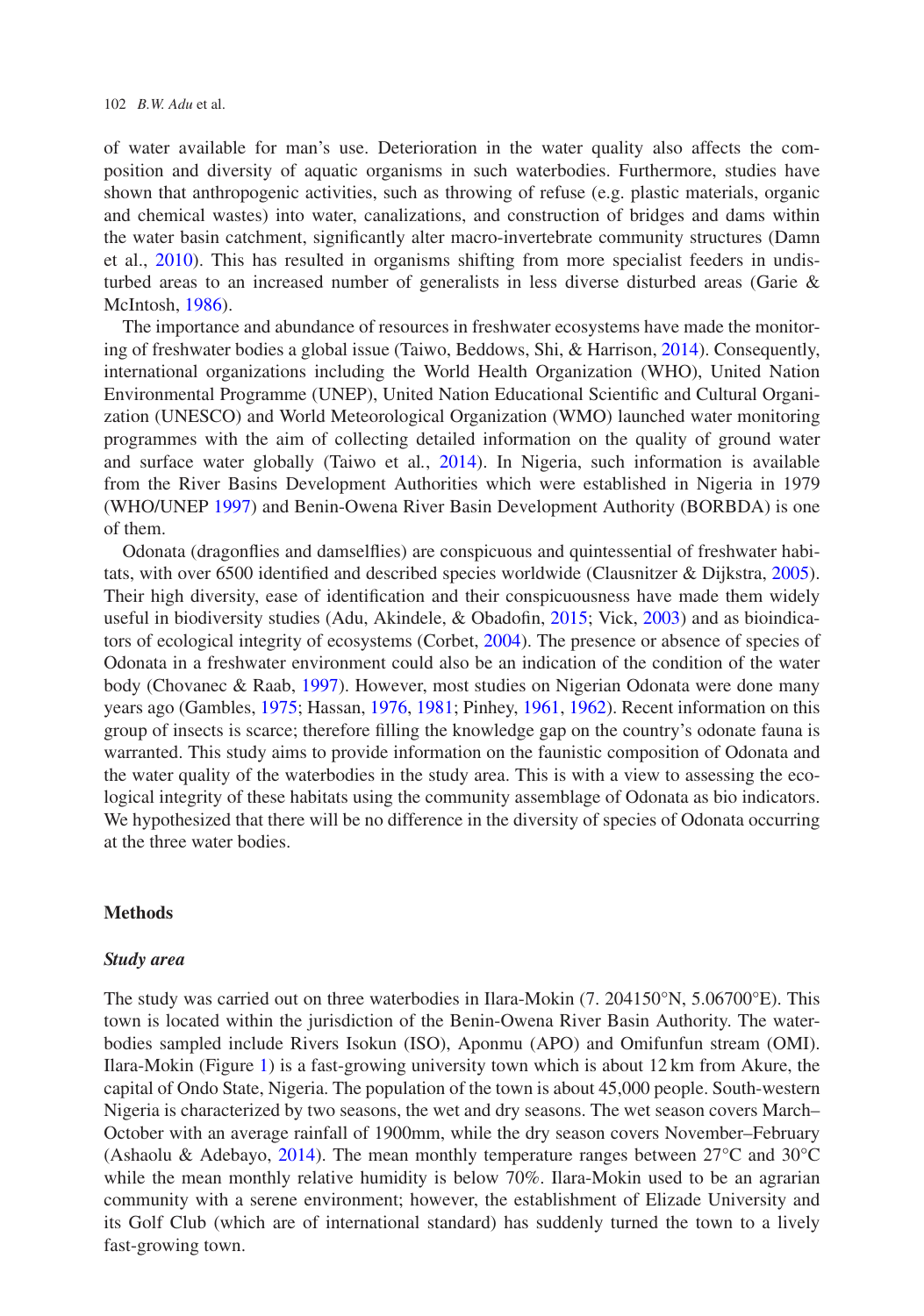*Water quality and Odonata assemblages in three Nigerian waterbodies* 103



<span id="page-2-0"></span>Figure 1. Map of Ilara-Mokin showing the three water bodies (inset: map of Ondo state in Nigeria showing the Ilara-Mokin in Ifedore local government area).

#### *Study sites*

# *River Isokun*

*Two study sites were located around this waterbody, namely ISO 1: 7.34715°N, 5.104468°E and ISO 2: 7.34919°N, 5.102150°E. ISO 1 was located adjacent to an abandoned farmland very close to a cocoa plantation. ISO 2 was located in an area characterized by the presence of grasses and short trees. The river has almost lost its riparian vegetation, which is an indication of environmental degradation. River Isokun is clear, shallow, slow-flowing, and with a fine sand bed.*

Anthropogenic activities witnessed at this site include clearance of the aquatic vegetation, washing and fetching of water for irrigation and other domestic purposes.

## *River Aponmu*

The two study sites located around this river are: APO 1: 7. 348422°N, 5. 107004°E and APO 2: 7.35047°N, 5.108322°E. The riparian vegetation was characterized by the presence of grasses, shrubs, and food crops such as oranges and plantains. APO 2 was fairly shaded, with an abundance of suspended organic matter. River Aponmu is a shallow and slow-flowing waterbody. The observed anthropogenic activities around the river include bathing, automobiles navigating the shallow portion and grazing by cattle at the bank of the river.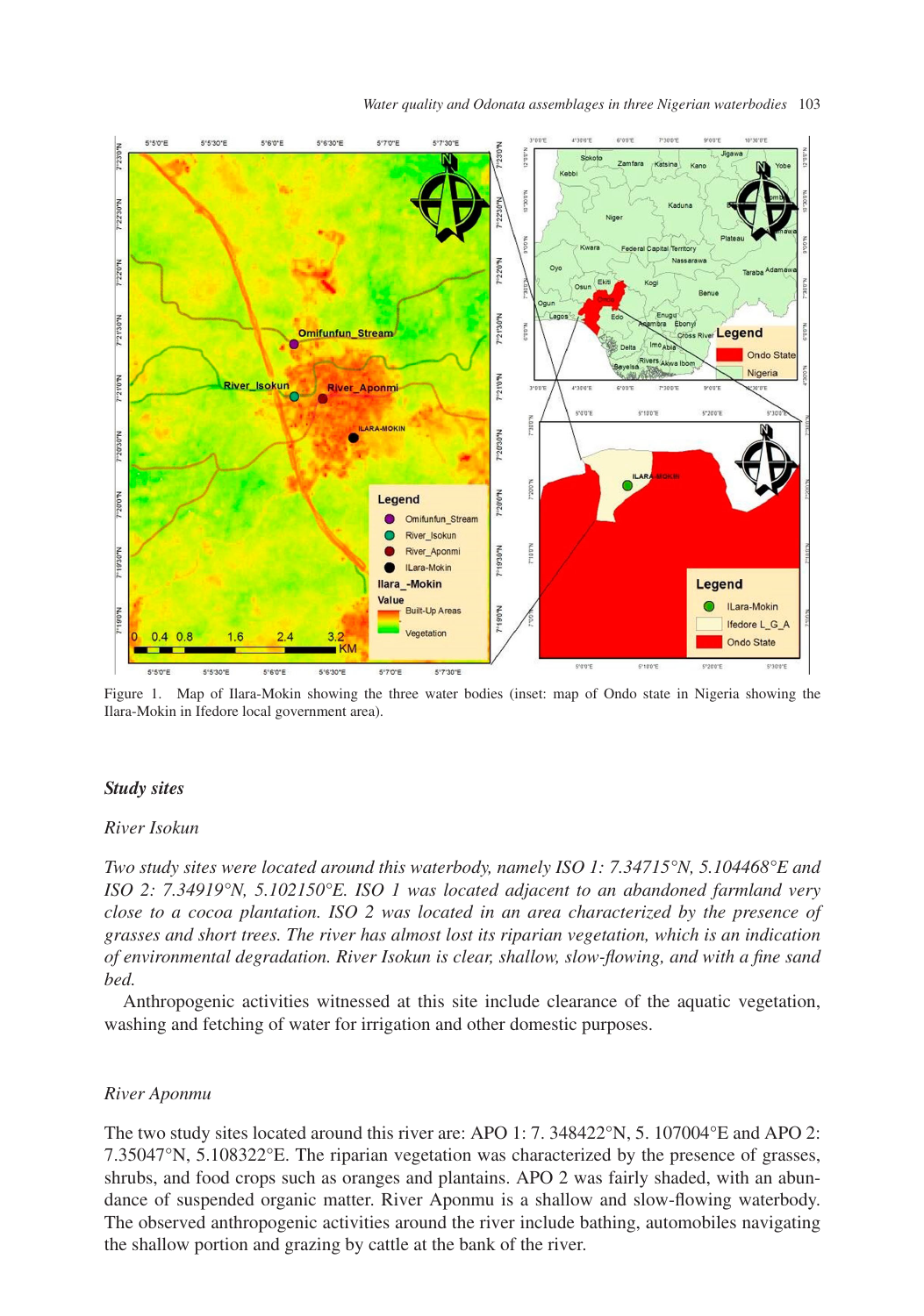## *Omifunfun River*

The two study sites located around Omifunfun are OMI 1: 7.356290°N, 5.102880°E and OMI 2: 7.35100°N, 5.093497°E. Omifunfun is shallow, slow-flowing moderately clean water. The bottom is silty mud and some part of the river has rocky banks and the observed anthropogenic activities here include farming and domestic washing.

# *Sampling methods*

Sampling of Odonata specimens (adults and larvae) was carried out twice in a month for a period of five months covering April–August 2017. Sampling exercise was usually done between 9:00 am and 4:00 pm under favourable conditions. All the species of Odonata encountered within the study sites were sampled using sweep nets (for adults), kick sampling and D-frame dip net (for larvae). The adult specimens were kept in small triangular envelopes with the wings placed together at the back to prevent them from being rumpled and the envelopes were appropriately labelled. The male and female species of adult Odonata caught in tandem were placed together inside an envelope.

The final instars of Odonata larvae were sampled at the littoral section of the water bodies using standard aquatic D-frame dip net (with a 600-µm Nitex bag). The final instars collected were reared to adults so as to ensure that adults that could not be sampled with the sweep net have the chance of being recorded. A small metal kitchen sieve and white tray were used to ease the sorting out of the larvae from other macroinvertebrates collected from the rivers. The specimens were kept in a perforated container for onward transportation to the laboratory.

All physico-chemical parameters were measured *in situ*, except the dissolved oxygen (DO) which was done in the laboratory using Winkler's method. Water and air temperature were measured using hand-held mercury thermometers while the electrical conductivity (EC) was measured using a conductivity meter (EC-3EC/TEMP). Water current velocity was determined using the flotation method descried by Jones and Reynolds [\(1996\)](#page-13-6). The pH was determined using a pH digital tester.

# *Preservation of adults and larvae*

All adult specimens collected were soaked in acetone for a minimum of 12 h so as to ensure absorption of sufficient acetone to guarantee proper preservation. The soaked specimens were removed and air-dried on tissue paper. The air-dried specimens were thereafter kept in welllabelled triangular envelopes and then placed in an insect box for further processing.

Emerged teneral adults from the rearing cages were placed in an insectarium for a few hours to allow the soft cuticle to harden up and be preserved for identification. Penultimate and ultimate larvae that died before emergence were preserved in 70% ethanol.

# *Identification of specimens*

All the specimens were morphologically examined and documented using a digital microscope  $(10 \times -200 \times)$  (model VP EYE 6.6 Aeromax 090828, Maplin Electronics, London, UK). Specimens were identified to lowest possible taxonomic level using appropriate standard identification manual and guides, including Dijkstra and Clausnitzer [\(2014\)](#page-12-10), Samways [\(2008\)](#page-13-7) and Suhling, Muller, and Martens (2014). The Odonata database (African Dragonflies and Damselflies Online: ADDO) on the Internet was also consulted for illustrations and guides during the identification processes (Dijkstra, [2018\)](#page-12-11).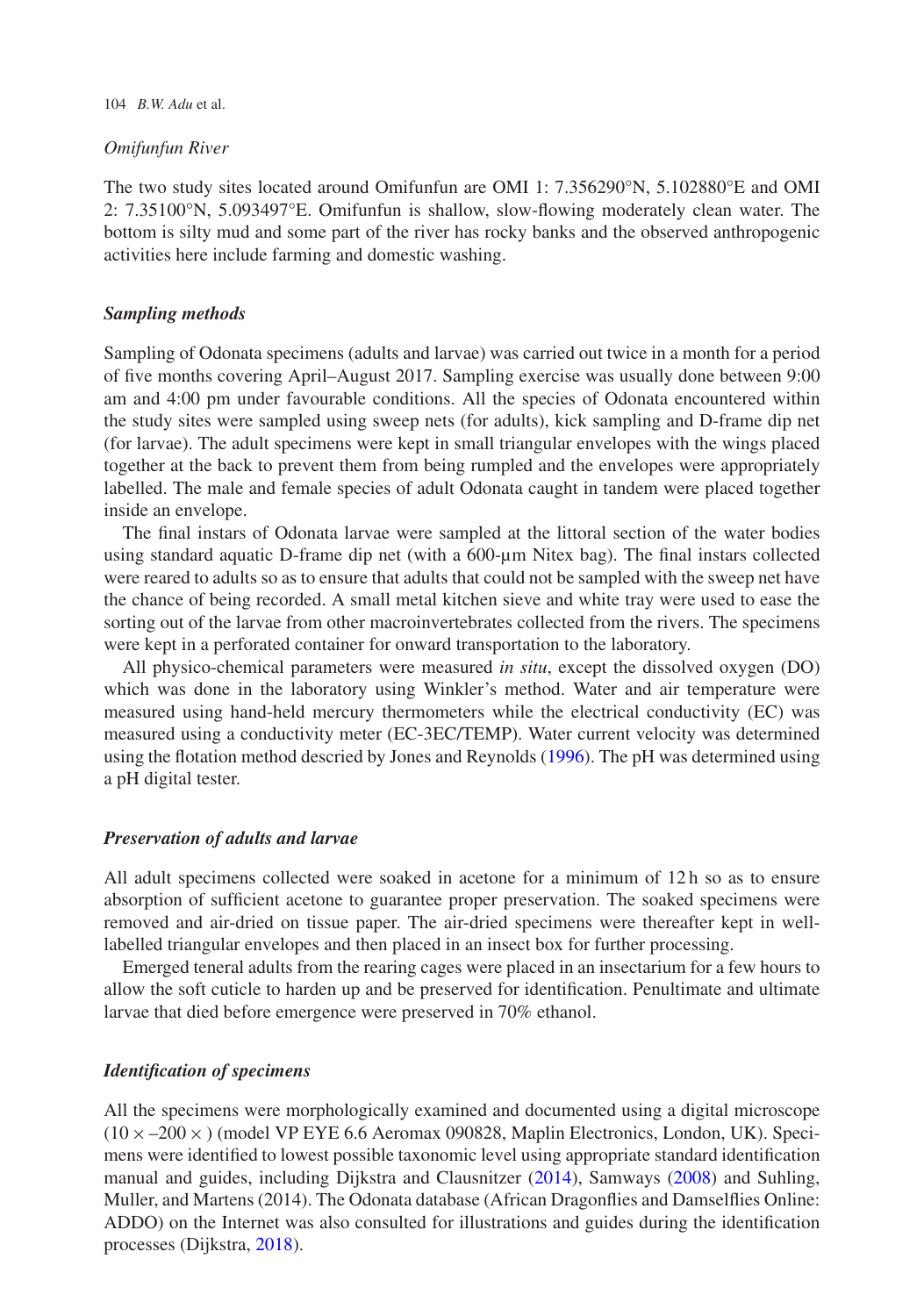| Month            | Location  | AT $(^{\circ}C)$            | WT (°C)                     | $FR (m s^{-1})$      | $EC (\mu S cm^{-1})$           | pH                      | DO $(mg l^{-1})$            | WD(m)                   |
|------------------|-----------|-----------------------------|-----------------------------|----------------------|--------------------------------|-------------------------|-----------------------------|-------------------------|
| April 2017       | Aponmu    | $29.17 \pm 0.17^b$          | $27.00 \pm 0.00^{\circ}$    | $0.030 \pm 0.0003^a$ | $157.33 \pm 0.67^{\circ}$      | $6.70 \pm 0.00^{\rm b}$ | $20.00 \pm 0.00^{\circ}$    | $0.65 \pm 0.00^3$       |
|                  | Isokun    | $29.10 \pm 0.21^{\rm b}$    | $27.17 \pm 0.17^{\rm b}$    | $0.030 \pm 0.0003^a$ | $250.33 \pm 0.33^c$            | $6.60 \pm 0.00^a$       | $18.17 \pm 0.17^{\text{a}}$ | $0.60 \pm 0.00^a$       |
|                  | Omifunfun | $27.17 \pm 0.17^{\text{a}}$ | $26.33 \pm 0.17^{\circ}$    | $0.032 \pm 0.0003^b$ | $200.33 \pm 0.33^b$            | $6.83 \pm 0.03^c$       | $22.50 \pm 0.00^{\circ}$    | $0.45 \pm 0.00^3$       |
| May 2017         | Aponmu    | $31.33 \pm 0.17^c$          | $28.20 \pm 0.10^b$          | $0.030 \pm 0.000^a$  | $160.33 \pm 0.33^a$            | $6.80 \pm 0.00^a$       | $20.67 \pm 0.17^{\rm b}$    | $0.68 \pm 0.00^a$       |
|                  | Isokun    | $29.93 \pm 0.07^b$          | $27.17 \pm 0.17^{\rm a}$    | $0.030 \pm 0.000^a$  | $250.67 \pm 0.33$ <sup>c</sup> | $6.60 \pm 0.00^a$       | $18.17 \pm 0.17^{\circ}$    | $0.65 \pm 0.00^{\circ}$ |
|                  | Omifunfun | $28.50 \pm 0.00^a$          | $27.17 \pm 0.17^{\text{a}}$ | $0.032 \pm 0.0003^b$ | $198.33 \pm 0.333^b$           | $6.70 \pm 0.00^a$       | $20.33 \pm 0.17^b$          | $0.50 \pm 0.00^3$       |
| June 2017        | Aponmu    | $29.17 \pm 0.17^c$          | $27.50 \pm 0.00^{\circ}$    | $0.03 \pm 0.00^a$    | $160.67 \pm 0.33$ <sup>a</sup> | $6.80 \pm 0.00^a$       | $20.17 \pm 0.17^{\rm b}$    | $0.70 \pm 0.00^3$       |
|                  | Isokun    | $28.33 \pm 0.17^b$          | $27.17 \pm 0.17^b$          | $0.03 \pm 0.00^a$    | $248.33 \pm 0.33^c$            | $6.60 \pm 0.00^a$       | $20.17 \pm 0.17^{\rm b}$    | $0.72 \pm 0.00^3$       |
|                  | Omifunfun | $27.17 \pm 0.17^{\text{a}}$ | $26.17 \pm 0.17^a$          | $0.03 \pm 0.00^a$    | $200.67 \pm 0.33^b$            | $6.70 \pm 0.00^a$       | $19.33 \pm 0.17^{\circ}$    | $0.55 \pm 0.00^3$       |
| <b>July 2017</b> | Aponmu    | $29.00 \pm 0.00^{\circ}$    | $28.33 \pm 0.17^c$          | $0.035 \pm 0.000^b$  | $160.67 \pm 0.33$ <sup>a</sup> | $6.80 \pm 0.00^a$       | $21.00 \pm 0.00^{\circ}$    | $0.72 \pm 0.00^3$       |
|                  | Isokun    | $28.17 \pm 0.17^b$          | $27.17 \pm 0.17^{\rm b}$    | $0.032 \pm 0.000^a$  | $250.33 \pm 0.33^c$            | $6.60 \pm 0.00^a$       | $19.40 \pm 0.20^{\circ}$    | $0.75 \pm 0.00^{\circ}$ |
|                  | Omifunfun | $26.67 \pm 0.17^{\circ}$    | $25.00 \pm 0.00^a$          | $0.033 \pm 0.0003^a$ | $200.00 \pm 0.00^{\circ}$      | $6.70 \pm 0.00^a$       | $20.00 \pm 0.00^{\rm b}$    | $0.58 \pm 0.00^3$       |
| August 2017      | Aponmu    | $28.00 \pm 0.00^a$          | $27.33 \pm 0.17^b$          | $0.037 \pm 0.00^a$   | $172.67 \pm 13.00^a$           | $6.70 \pm 0.00^a$       | $20.00 \pm 0.00^{\circ}$    | $0.75 \pm 0.00^3$       |
|                  | Isokun    | $28.00 \pm 0.00^a$          | $27.33 \pm 1.67^b$          | $0.034 \pm 0.00^a$   | $252.00 \pm 0.00^b$            | $6.70 \pm 0.00^a$       | $19.17 \pm 0.17^{\text{a}}$ | $0.78 \pm 0.00^a$       |
|                  | Omifunfun | $27.00 \pm 0.00^a$          | $26.00 \pm 0.00^a$          | $0.033 \pm 0.00^a$   | $200.00 \pm 0.00^a$            | $6.80 \pm 0.00^a$       | $20.00 \pm 0.00^b$          | $0.62 \pm 0.00^3$       |

Table 1. The physico-chemical parameters (mean ± standard error) of water samples from the three water bodies from April 2017 to August 2017.

<span id="page-4-0"></span>Mean  $\pm$  standard error represent three replicates. The mean having the same alphabet down the column are not significantly different from one another using Tukey's HSD (honest significant difference) at  $p > 0.05$ .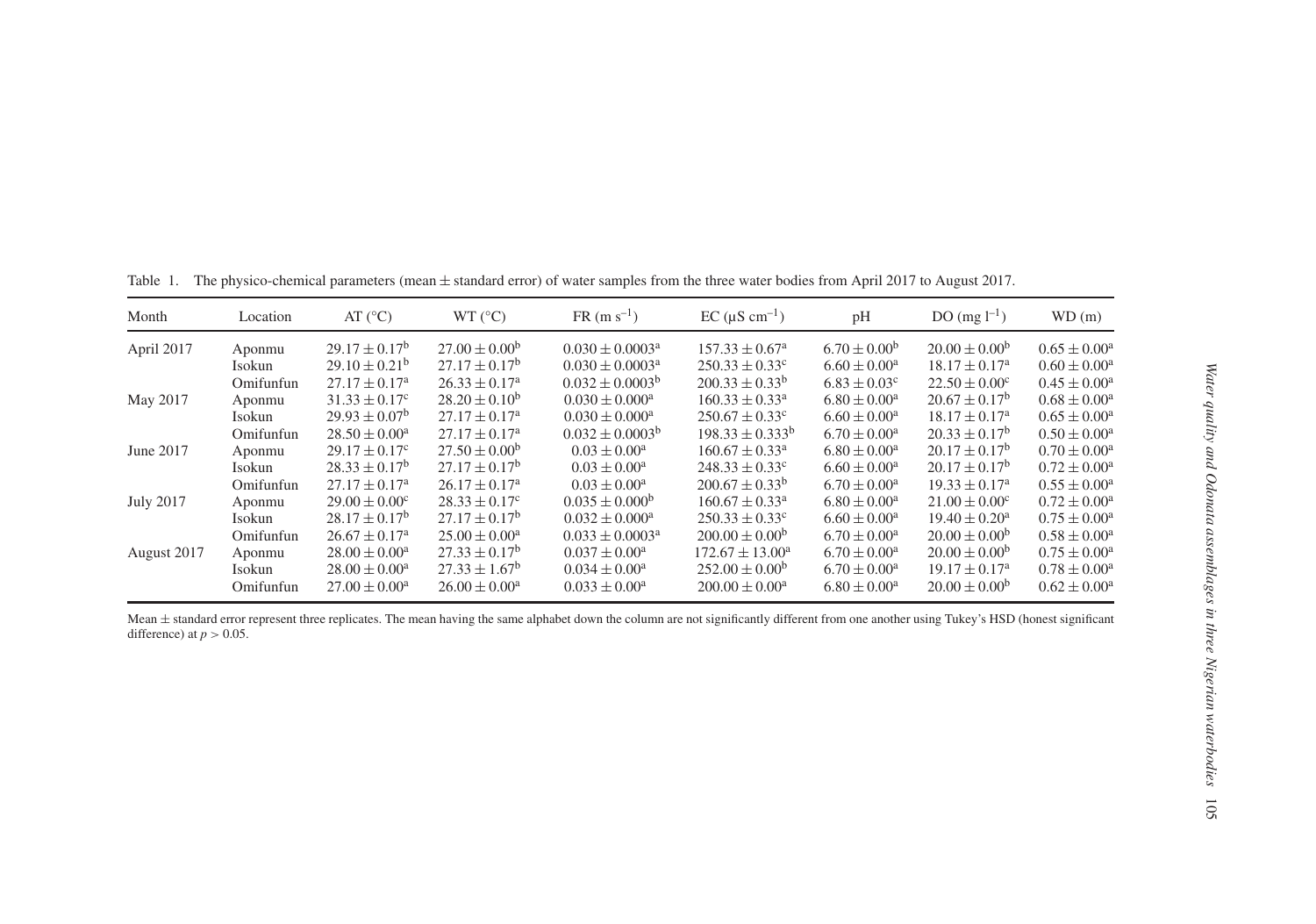| Family       | Anisoptera species                                 |                |                | ISO 1 ISO 2 APO 1 APO 2 OMI 1 OMI 2 Total |                |                  |                |                |
|--------------|----------------------------------------------------|----------------|----------------|-------------------------------------------|----------------|------------------|----------------|----------------|
|              | Macromiidae Phyllomacromia hervei (Langrand, 1980) | $\Omega$       | $\mathbf{0}$   | $\mathfrak{2}$                            | 1              | $\overline{0}$   | $\Omega$       | 3              |
| Gomphidae    | Crenigomphus renei Fraser, 1936                    | $\Omega$       | $\Omega$       | 3                                         | $\overline{c}$ | $\Omega$         | $\Omega$       | 5              |
| Libellulidae | Acisoma panorpoides Rambur, 1842                   | 2              | $\overline{c}$ | $\Omega$                                  | $\Omega$       | $\Omega$         | $\Omega$       | $\overline{4}$ |
|              | Brachythemis leucosticta (Burmeister, 1839)        | 1              | 1              | $\overline{0}$                            | 1              | $\theta$         | $\Omega$       | 3              |
|              | Crocothemis erythrae (Brulle, 1832)                | $\Omega$       | 0              | 1                                         | 4              | $\boldsymbol{0}$ | $\Omega$       | 5              |
|              | Diplacodes pumila Dijkstra, 2006                   | 1              | 1              | $\overline{0}$                            | $\overline{0}$ | 3                | 6              | 11             |
|              | Hadrothemis infesta (Karsch, 1891)                 | $\Omega$       | $\mathbf{0}$   | 2                                         | 1              | $\overline{c}$   | $\Omega$       | 5              |
|              | Hadrothemis vrijdaghi Schouteden, 1934             | 2              | $\overline{c}$ | $\Omega$                                  | $\Omega$       | $\Omega$         | $\Omega$       | 4              |
|              | Neodythemis klingi ((Karsch, 1890)                 | 2              | 1              | $\theta$                                  | $\overline{0}$ | $\overline{0}$   | 0              | 3              |
|              | Nesciothemis farinose (Forster, 1898)              |                | 1              | $\theta$                                  | $\Omega$       | 1                | 1              | $\overline{4}$ |
|              | Orthetrum africanum (Selys, 1887)                  | 1              | 1              | $\overline{4}$                            | $\overline{c}$ | $\Omega$         | 5              | 13             |
|              | Orthetrum cancellumtun (Linnaeus, 1758)            | $\Omega$       | $\Omega$       | $\theta$                                  | 1              | 1                | 2              | $\overline{4}$ |
|              | Orthetrum Julia Kirby, 1900                        | 4              | $\overline{2}$ | 1                                         | 1              | $\overline{c}$   | $\overline{c}$ | 12             |
|              | Orthetrum monardi Schmidt, 1951                    | $\Omega$       | $\mathbf{1}$   | $\overline{2}$                            | 1              | $\overline{0}$   | $\theta$       | $\overline{4}$ |
|              | Orthetrum stemmale (Burmeister, 1839)              | 4              | $\overline{2}$ | 2                                         | 1              | $\overline{0}$   | $\Omega$       | 9              |
|              | Palpopleura lucia (Drury, 1773)                    | $\Omega$       | $\mathbf{1}$   | 4                                         | 3              | 1                | $\Omega$       | 9              |
|              | Palpopleura Portia (Drury, 1773)                   | 2              | $\overline{c}$ | 5                                         | 3              | $\overline{0}$   | $\Omega$       | 12             |
|              | Palpopleura albifrons Legrand, 1979                | $\Omega$       | $\theta$       | $\mathfrak{2}$                            | 1              | $\Omega$         | $\Omega$       | 3              |
|              | Sympetrum fronscolombii (Selys, 1840)              | $\Omega$       | $\Omega$       | 3                                         | 2              | 2                | 1              | 8              |
|              | Trithemis aconita Lieftinck, 1969                  | $\Omega$       | $\Omega$       | 3                                         | $\overline{c}$ | 1                | $\Omega$       | 6              |
|              | Trithemis aenea Pinhey, 1961                       | 1              | 1              | $\overline{0}$                            | $\theta$       | 1                | $\Omega$       | 3              |
|              | Trithemis annulata (Palisot de Beauvois, 1807)     | 1              | 1              | 1                                         | 1              | 1                | 2              | 7              |
|              | Trithemis arteriosa (Burmeister, 1839)             | 42             | 34             | 13                                        | 8              | 10               | 5              | 112            |
|              | Trithemis dejouxi Pinhey, 1978                     | 1              | $\theta$       | $\theta$                                  | $\overline{0}$ | $\theta$         | 1              | $\overline{2}$ |
|              | Trithemis dorsalis (Rambur, 1842)                  | 6              | $\overline{2}$ | 3                                         | $\overline{c}$ | 3                | 1              | 17             |
|              | Trithemis grouti Pinhey, 1961                      | $\Omega$       | $\Omega$       | $\theta$                                  | $\overline{0}$ | $\overline{4}$   | 2              | 6              |
|              | Trithemis imitate Pinhey, 1961                     | 3              | 1              | $\overline{c}$                            | 1              | $\Omega$         | $\Omega$       | 7              |
|              | Trithemis kirbyi Selys, 1891                       | 3              | 1              | 3                                         | $\overline{c}$ | $\Omega$         | $\Omega$       | 9              |
|              | Trithemis tropicana Fraser, 1953                   | $\overline{2}$ | $\Omega$       | 1                                         | $\Omega$       | $\Omega$         | $\theta$       | 3              |
|              | Total number of individuals                        | 79             | 57             | 57                                        | 40             | 32               | 28             | 293            |
|              | Total number of species                            | 18             | 18             | 19                                        | 20             | 13               | 11             |                |

<span id="page-5-0"></span>Table 2. Checklist of Anisoptera species of the study sites in Ilara-Mokin April–August 2017.

Abbreviations: ISO 1, Isokun 1; ISO 2, Isokun 2; APO 1, Aponmu 1; APO 2, Aponmu 2; OMI 1, Omifunfun 1; OMI 2, Omifunfun 2

## *Data analyses*

Data were analysed using various statistical methods such as descriptive and inferential statistics. Analysis of variance (ANOVA) was used for the comparison of the physico-chemical parameters of the three waterbodies. Species assemblages were estimated using the diversity indices such as Shannon–Wiener diversity index (H ), Pielou evenness (E) and Simpson's dominance index (c) and Margalef index (*d*). The species assemblages of the study sites was also compared using Shannon–Wiener diversity *t*-test. These analyses were done using Palaeontological Statistics Software (PAST) (Version 3.0 exe, [https://folk.uio.no/ohammer/past Oslo Norway\)](https://folk.uio.no/ohammer/past Oslo Norway). Ecological integrity of the study sites was assessed and compared using the Dragonfly Biotic Index (DBI) (Samways & Simaika, [2016\)](#page-13-8). The assessment was based on three metrics: geographical distribution, conservation status, and sensitivity of the species to human disturbances. Each of the metrics was scored 0–3, making the minimum total score of 0 and the maximum 9. A common and widely distributed species that is tolerant to human disturbance was scored 0. A range-restricted species, that is threatened and sensitive to disturbances is scored 9. The IUCN assessment of each of the species (Samways & Simaika, [2016\)](#page-13-8) and previous studies on dragonflies of West Africa and Central Africa (Dijkstra, Tchibozo, & Ogbogu, [2009;](#page-12-12) Dijkstra & Vick, [2004\)](#page-12-13) were considered for accurate scoring of the species. To arrive at the DBI value per site, the total DBI (tDBI) was divided by the total number of species found at each of the sites (Samways & Simaika, [2009\)](#page-13-9). This method thus standardized the DBI score to give the DBI site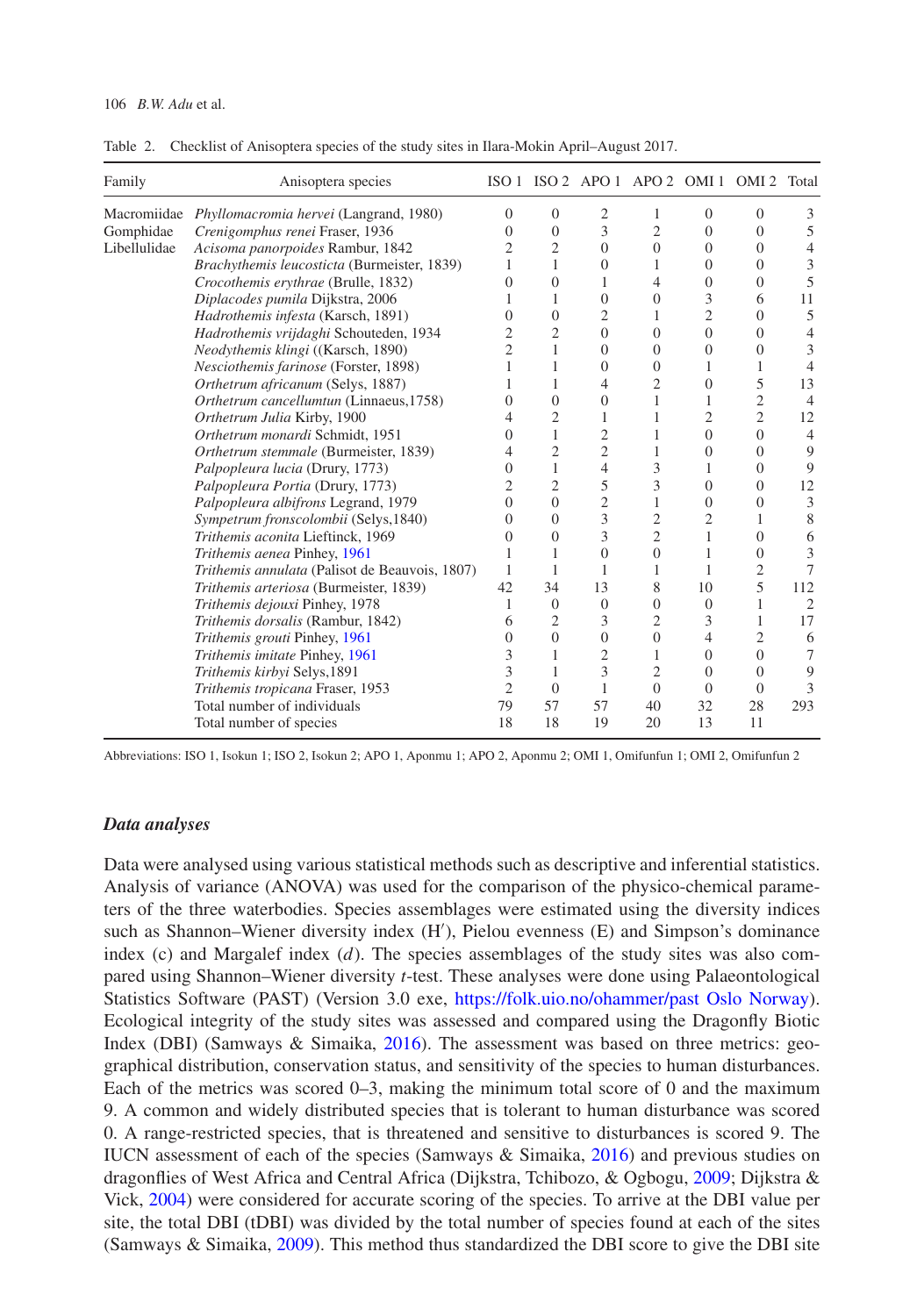<span id="page-6-0"></span>

| Family          | Zygoptera species                           | ISO 1 |                |    | ISO 2 APO 1 APO 2 OMI 1 | OMI <sub>2</sub> | Total |
|-----------------|---------------------------------------------|-------|----------------|----|-------------------------|------------------|-------|
| Calopterygidae  | <i>Phaon iridipennis</i> (Burmeister, 1839) |       |                |    |                         |                  |       |
|                 | Umma cincta (Hagen in Selys, 1853)          |       |                |    |                         |                  |       |
| Ceonagrionidae  | Ceriagrion glabrum (Burmeister, 1839)       |       |                |    |                         |                  |       |
|                 | Pseudagrion kersteni (Gerstacker            |       |                |    |                         |                  |       |
|                 | Pseudagrion serrlatum Karsch, 1894          |       |                |    |                         |                  |       |
|                 | Pseudagrion sjestedti Forster, 1906         |       |                |    |                         |                  |       |
|                 | Pseudagrion sublacteum (Karsch, 1893)       |       |                |    |                         |                  |       |
| Chlorocyphidae  | Chlorocypha cancellata (Selys, 1879)        |       |                |    |                         |                  |       |
|                 | Chlorocypha curta (Hagen in Selys, 1853)    |       |                |    |                         |                  |       |
|                 | Chlorocypha glauca (Selys, 1879)            |       |                |    |                         |                  |       |
|                 | Chlorocypha victoriae (Forster, 1914)       |       |                |    |                         |                  |       |
| Platycnemididae | Mesocnemis singularis Karsch, 1891          |       |                |    |                         |                  |       |
|                 | Total number of individuals                 |       |                | 15 |                         |                  | 55    |
|                 | Total number of species                     |       | $\mathfrak{D}$ | 10 | 10                      |                  |       |

Table 3. Checklist of Zygoptera species of the study sites in Ilara-Mokin April–August 2017.

Abbreviations: ISO 1, Isokun 1; ISO 2, Isokun 2; APO 1, Aponmu 1; APO 2, Aponmu 2; OMI 1, Omifunfun 1; OMI 2, Omifunfun 2.

Table 4. Diversity of Odonata species in the study sites.

<span id="page-6-1"></span>

|                | ISO <sub>1</sub> | ISO <sub>2</sub> | APO1   | APO2   | OMI <sub>1</sub> | OMI <sub>2</sub> |
|----------------|------------------|------------------|--------|--------|------------------|------------------|
| Taxa S         | 21               | 20               | 29     | 30     | 21               | 18               |
| Individuals    | 86               | 60               | 72     | 51     | 43               | 36               |
| $Simpson_1-D$  | 0.7426           | 0.6678           | 0.9375 | 0.9443 | 0.9086           | 0.9105           |
| Shannon H      | 2.124            | 1.934            | 3.107  | 3.177  | 2.75             | 2.645            |
| Evenness e^H/S | 0.3984           | 0.346            | 0.7709 | 0.7995 | 0.7449           | 0.7826           |
| Margalef       | 4.49             | 4.641            | 6.547  | 7.376  | 5.317            | 4.744            |
| Equitability J | 0.6977           | 0.6457           | 0.9227 | 0.9342 | 0.9033           | 0.9152           |

Abbreviations: ISO 1, Isokun 1; ISO 2, Isokun 2; APO 1, Aponmu 1; APO 2, Aponmu 2; OMI 1, Omifunfun 1; OMI 2, Omifunfun 2.

value, which now ranged between 0 and 9. The DBI value for the sites were determined using the habitat condition scale table adapted from Simaika and Samways [\(2012\)](#page-13-10).

# **Results**

#### *Physico-chemical parameters of the water*

The monthly mean values of the investigated physico-chemical characteristics of the water for the three water bodies are presented in Table [1.](#page-4-0) Water temperature (WT) of OMI was significantly different  $(p < 0.05)$  from the other two rivers (ISO and APO) throughout the sampling period. The DO values of ISO were also significantly different ( $p < 0.05$ ) from OMI and APO for the period of investigation (Table [1\)](#page-4-0).

There was no significant difference ( $p > 0.05$ ) in pH, water depth (WD) and flow rate (FR) among the waterbodies. Likewise, there was no significant difference in the air temperature (AT) values recorded for all the sampling sites in August 2017. However, most of the values obtained for the physico-chemical parameters fell within the prescribed limit for tropical water bodies (McCaffrey, [2018\)](#page-13-11)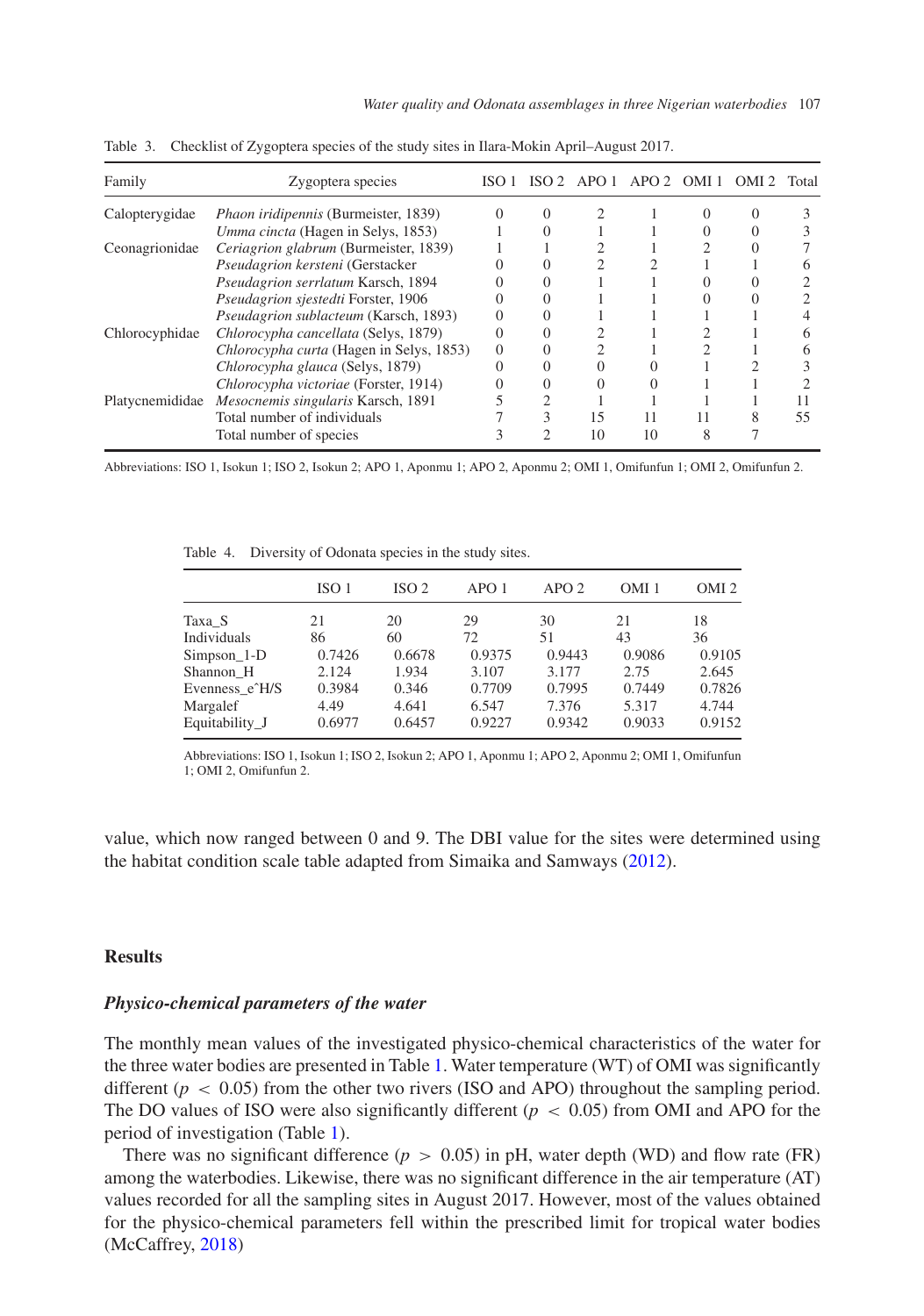#### 108 *B.W. Adu* et al.

<span id="page-7-0"></span>Table 5. Total Dragonfly Biotic Index (tDBI) values for the six study sites in Ilara-Mokin.

| Species                  | DBI ISO1       | DBI ISO <sub>2</sub> | <b>DBI APO1</b> | DBI APO <sub>2</sub> | DBI OMI1       | DBI OMI2       |
|--------------------------|----------------|----------------------|-----------------|----------------------|----------------|----------------|
| Phaon iridipennis        | $\overline{0}$ | $\boldsymbol{0}$     | $\mathfrak{2}$  | $\mathfrak{2}$       | $\overline{0}$ | $\mathbf{0}$   |
| Umma cincta              | 4              | $\theta$             | $\overline{4}$  | $\overline{4}$       | $\theta$       | $\Omega$       |
| Cerigrion glabrum        | 0              | $\overline{0}$       | $\overline{0}$  | $\overline{0}$       | $\mathbf{0}$   | $\overline{0}$ |
| Pseudagrion kersteni     | 0              | $\overline{0}$       | 1               | 1                    | 1              | 1              |
| Pseudagrion serrlatum    | $\theta$       | $\overline{0}$       | 1               | 1                    | $\theta$       | $\overline{0}$ |
| Pseudagrion sjestedti    | $\Omega$       | $\theta$             | 6               | 6                    | $\theta$       | $\theta$       |
| Pseudagrion sublacteum   | $\theta$       | $\overline{0}$       | $\overline{c}$  | 7                    | $\overline{2}$ | 7              |
| Chlorocypha cancellata   | 0              | $\theta$             | 7               | 7                    | 7              | 7              |
| Chlorocypha curta        | $\theta$       | $\overline{0}$       | 7               | $\overline{c}$       | 7              | $\overline{c}$ |
| Chlorocypha glauca       | $\theta$       | $\overline{0}$       | $\overline{0}$  | $\overline{0}$       | 7              | 7              |
| Chlorocypha victoriae    | $\overline{0}$ | $\overline{0}$       | $\overline{0}$  | $\theta$             | 7              | 7              |
| Mesocnemis singularis    | 3              | 3                    | 3               | 3                    | 3              | 3              |
| Phyllomacromia hervei    | $\theta$       | $\overline{0}$       | $\overline{4}$  | $\overline{4}$       | $\overline{0}$ | $\overline{0}$ |
| Crenigomphus renei       | $\theta$       | $\overline{0}$       | 5               | 5                    | $\Omega$       | $\overline{0}$ |
| Acisoma panorpoides      | $\overline{c}$ | $\overline{2}$       | $\overline{0}$  | $\overline{0}$       | $\mathbf{0}$   | $\overline{0}$ |
| Brachythemis leucosticta | 3              | 3                    | $\theta$        | 3                    | $\Omega$       | $\overline{0}$ |
| Crocothemis erythrae     | $\theta$       | $\overline{0}$       | 1               | 1                    | $\theta$       | $\overline{0}$ |
| Diplacode pumila         | 7              | 7                    | $\theta$        | $\overline{0}$       | 7              | 7              |
| Hadrothemis infesta      | $\theta$       | $\overline{0}$       | $\overline{c}$  | $\overline{2}$       | $\overline{2}$ | $\overline{0}$ |
| Hadrothemis vrijdaghi    | $\overline{c}$ | $\overline{c}$       | $\theta$        | $\theta$             | $\Omega$       | $\overline{0}$ |
| Neodythemis klingi       | $\overline{2}$ | $\overline{2}$       | $\theta$        | $\overline{0}$       | $\overline{0}$ | $\overline{0}$ |
| Nesciothemis farinosa    | $\overline{2}$ | $\overline{c}$       | $\overline{0}$  | $\overline{0}$       | $\overline{2}$ | $\overline{2}$ |
| Orthetrum africanum      | $\overline{c}$ | $\overline{2}$       | $\overline{c}$  | $\overline{c}$       | $\theta$       | $\overline{c}$ |
| Orthetrum cancellumtun   | $\theta$       | $\overline{0}$       | $\theta$        | $\overline{2}$       | $\overline{2}$ | $\overline{c}$ |
| Orthetrum julia          | 1              | $\mathbf{1}$         | $\mathbf{1}$    | $\mathbf{1}$         | 1              | 1              |
| Orthetrum monardi        | $\theta$       | $\overline{4}$       | 4               | 4                    | $\theta$       | $\theta$       |
| Orthetrum stemmale       | 4              | $\overline{4}$       | $\overline{4}$  | 4                    | $\overline{0}$ | $\overline{0}$ |
| Palpopleura lucia        | $\theta$       | $\overline{2}$       | $\overline{2}$  | $\overline{c}$       | $\overline{2}$ | $\overline{0}$ |
| Palpopleura portia       | $\overline{c}$ | $\overline{c}$       | $\overline{c}$  | $\overline{c}$       | $\theta$       | $\theta$       |
| Palpopleura albifrons    | $\theta$       | $\overline{0}$       | $\overline{c}$  | $\overline{c}$       | $\Omega$       | $\overline{0}$ |
| Sympetrum fronscolombi   | $\overline{0}$ | $\overline{0}$       | $\overline{0}$  | $\overline{0}$       | $\overline{0}$ | $\overline{0}$ |
| Trithemis aconita        | $\theta$       | $\overline{0}$       | 4               | 4                    | 4              | $\overline{0}$ |
| Trithemis aenea          | $\overline{2}$ | $\overline{2}$       | $\overline{0}$  | $\overline{0}$       | $\overline{2}$ | $\overline{0}$ |
| Trithemis annulata       | 1              | 1                    | 1               | 1                    | 1              | 1              |
| Trithemis arteriosa      | $\theta$       | $\theta$             | $\theta$        | $\theta$             | $\theta$       | $\theta$       |
| Trithemis dejouxi        | $\overline{2}$ | $\overline{0}$       | $\theta$        | $\overline{0}$       | $\Omega$       | $\overline{2}$ |
| Trithemis dorsalis       | $\theta$       | $\overline{0}$       | $\theta$        | $\theta$             | $\Omega$       | $\overline{0}$ |
| Trithemis grouti         | $\theta$       | $\overline{0}$       | $\theta$        | $\theta$             | $\theta$       | $\overline{0}$ |
| Trithemis imitata        |                | 1                    | 1               | 1                    | $\theta$       | $\Omega$       |
| Trithemis kirbyi         | $\Omega$       | $\Omega$             | $\theta$        | $\theta$             | $\Omega$       | $\Omega$       |
| Trithemis tropicana      | 2              | $\Omega$             | $\overline{c}$  | $\theta$             | $\Omega$       | $\theta$       |
| tDBI                     | 42             | 40                   | 70              | 73                   | 57             | 51             |

Abbreviations: ISO 1, Isokun 1; ISO 2, Isokun 2; APO 1, Aponmu 1; APO 2, Aponmu 2; OMI 1, Omifunfun 1; OMI 2, Omifunfun 2.

## *Odonata composition*

A total of 348 Odonata individuals (293 dragonflies and 55 damselflies) represented by 41 species were recorded in this study. The odonate species recorded in this study are contained in seven families (three dragonfly families, Cordullidae, Gomphidae and Liellulidae; and four damselfly families, Calopterygidae, Ceonagrionidae, Chlorocyphidae and Platycnemididae). All the seven families reported in this study were recorded at Aponmu River while Isokun River (with the highest number of individuals) accounted for four families. A total of 29 species of Anisoptera were recorded at the study sites. The largest number (20) of Anisoptera species was recorded at APO 2 while the least number (11) was recorded at Omifunfun 2. *Trithemis arteriosa* was the dominant Anisoptera species in the study as it accounted for 112 individuals while *T. dejouxi* was the least represented Anisoptera species in the study area.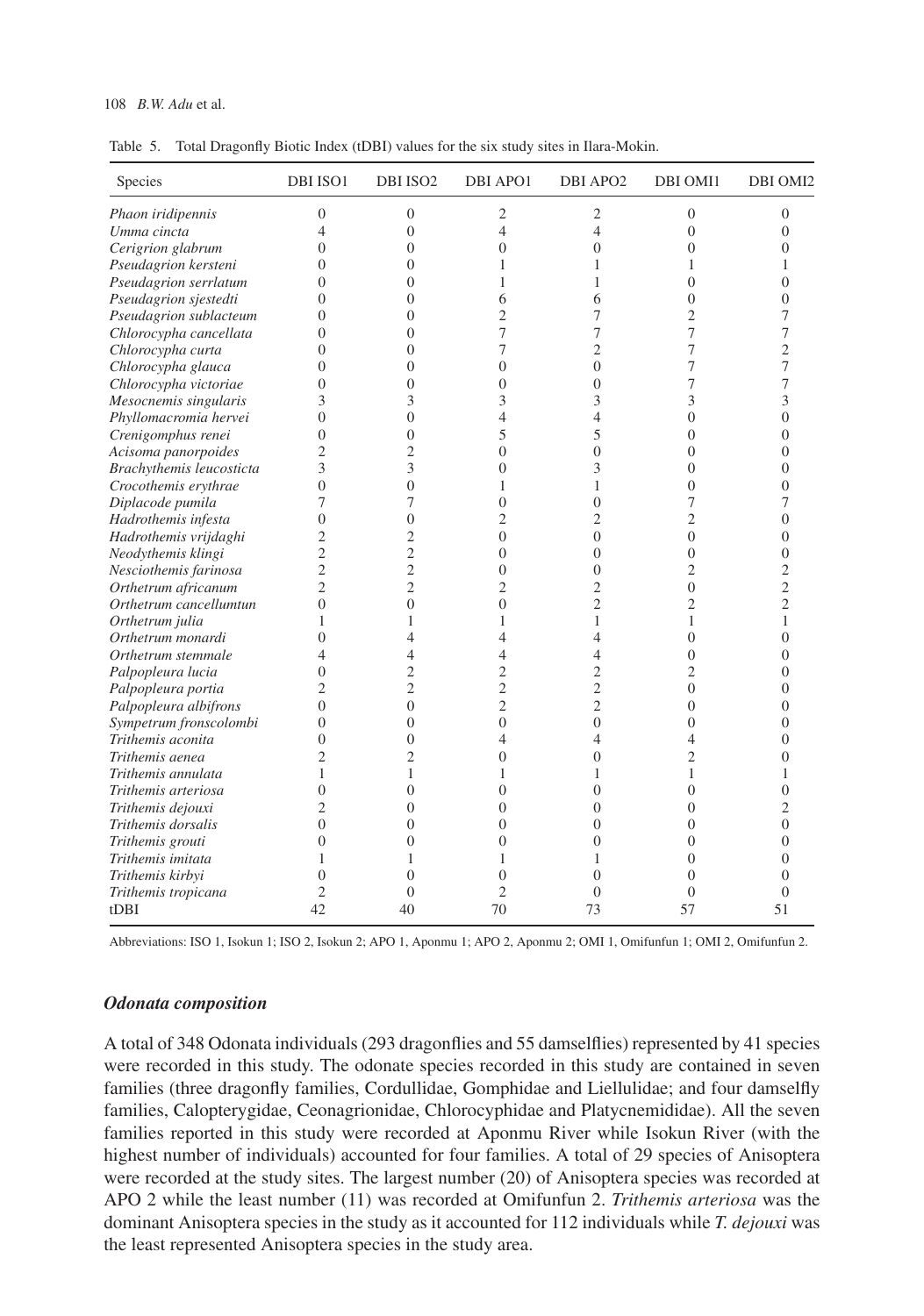| DBI value per site                                       | Habitat status        | Description                                                                                                                    |
|----------------------------------------------------------|-----------------------|--------------------------------------------------------------------------------------------------------------------------------|
| $0 - 2.79$<br>$2.80 - 3.5$<br>$3.6 - 4.3$<br>$4.4 - 5.4$ | LL.<br>ML<br>MМ<br>MН | Low biotope diversity<br>Moderate to low biotope diversity<br>Moderate biotope diversity<br>Moderate to high biotope diversity |
| $5.5 - 9.0$                                              | HН                    | High biotope diversity                                                                                                         |

<span id="page-8-0"></span>Table 6. Habitat condition scale for interpretation of DBI value per site.

Adapted from: Simaika & Samways [\(2012\)](#page-13-10).

<span id="page-8-1"></span>Table 7. Habitat condition for the sampled sites in Ilara-Mokin, April–August 2017.

| Site             | Number of species | <b>Total DBI</b> | DBI site value | Habitat status |
|------------------|-------------------|------------------|----------------|----------------|
| ISO <sub>1</sub> | 21                | 42               | 2.0            | LL.            |
| ISO <sub>2</sub> | 20                | 40               | 2.0            | LL             |
| APO 1            | 29                | 70               | 2.414          | LL             |
| APO <sub>2</sub> | 30                | 73               | 2.433          | LL.            |
| OMI <sub>1</sub> | 21                | 57               | 2.714          | LL.            |
| OMI <sub>2</sub> | 18                | 51               | 2.833          | МL             |

Abbreviations: ISO 1, Isokun 1; ISO 2, Isokun 2; APO 1, Aponmu 1; APO 2, Aponmu 2; OMI 1, Omifunfun 1; OMI 2, Omifunfun 2.

Twelve Zygopteran species were recorded in the study area. Aponmu River accounted for the highest number of species (with APO 1 and APO 2 having equal number of 10 species). However, Zygoptera was poorly represented at River Isokun, with only three species recorded at the study site. Libellulidae was dominant as it accounted for the highest number of individuals (285). Gomphidae was only recorded at Aponmu, thus being considered scarce in the other sites (Table [2\)](#page-5-0). The highest number of Odonata specimens was collected at ISO 1 while OMI 2 accounted for the least number of individuals (Table [3\)](#page-6-0). The diversity indices revealed that APO2 (Simpson dominance: 0.94, Shannon–Wiener H : 3.18 and Margalef: 7.38) was the most diverse sampled site while ISO 2 (Simpson dominance: 0.6678 and Shannon Wiener H': 1.934) was the poorest (Table [4\)](#page-6-1). Also, evenness and equitability tests indicated that APO 2 (evenness E: 0.79; and equitability 0.93) was the site with the best distribution of Odonata species while ISO 2 (evenness E: 0.35, equitability: 0.65) had the poorest species distribution (Table [4\)](#page-6-1).

#### *Dragonfly Biotic Index and habitat status of the six study sites*

The total Dragonfly Biotic Index (tDBI) values for all the sampled sites are presented in Table [5.](#page-7-0) APO 2 had the highest tDBI (73) while APO 1 and ISO 2 had 70 and 40 respectively. The Simaika and Samways [\(2012\)](#page-13-10) habitat condition scale was adapted (Table [6\)](#page-8-0) for the determination of the DBI site value for the six sites.

The habitat statuses for the six sampled sites are presented in Table [7.](#page-8-1) Five out of the six study sites were LL (low biotope diversity) while OMI 2 with DBI site value of 2.833 was found to be moderate to low biotope diversity (ML).

## *Comparison of species diversity at the sampled sites using Shannon Wiener diversity t test*

The diversities of Odonata species at the six sampled sites were compared based on this study's hypothesis: 'there will be no difference in the diversity of species of Odonata occurring at the water bodies'. The H' diversity *t*-test conducted on paired 15 study sites (P1–P15) showed there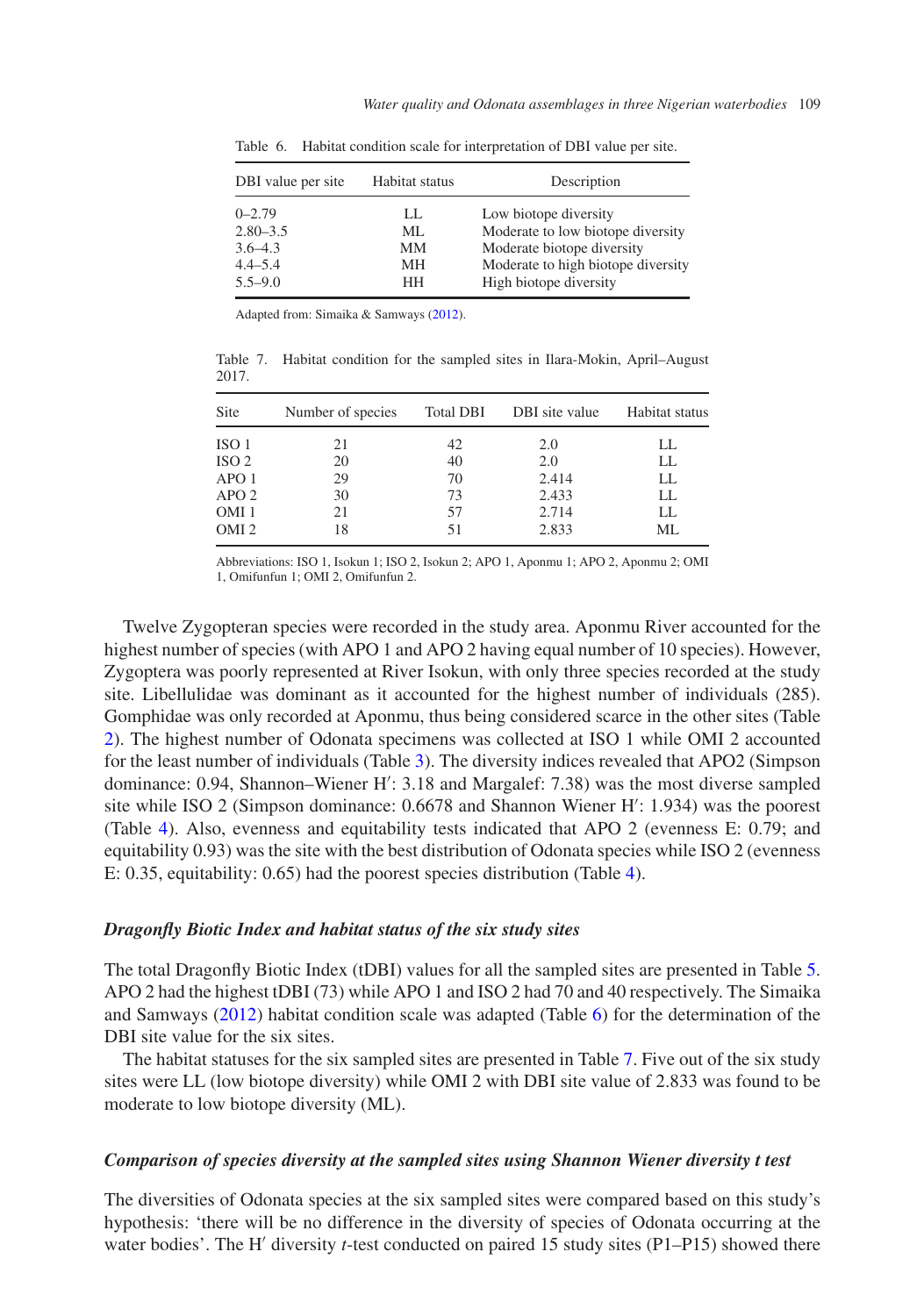| (a)              | P <sub>1</sub><br>ISO <sub>1</sub> | ISO <sub>2</sub> | ISO <sub>1</sub> | P2<br>APO1         | P <sub>3</sub><br>ISO <sub>1</sub> | APO <sub>2</sub> | ISO <sub>1</sub> | P4<br>OMI1              | ISO <sub>1</sub> | P <sub>5</sub><br>OMI <sub>2</sub>  | ISO <sub>2</sub> | <b>P6</b><br>APO <sub>2</sub>       | P7<br>ISO <sub>2</sub> | APO1                                | ISO <sub>2</sub> | P8<br>OMI1 |
|------------------|------------------------------------|------------------|------------------|--------------------|------------------------------------|------------------|------------------|-------------------------|------------------|-------------------------------------|------------------|-------------------------------------|------------------------|-------------------------------------|------------------|------------|
|                  |                                    |                  |                  |                    |                                    |                  |                  |                         |                  |                                     |                  |                                     |                        |                                     |                  |            |
| Taxa size<br>H'  | 21<br>2.12                         | 20<br>1.93       | 21<br>2.12       | 29<br>3.11         | 21<br>2.12                         | 29<br>3.18       | 21<br>2.12       | 21<br>2.75              | 21<br>2.12       | 18<br>2.65                          | 20<br>1.93       | 30<br>3.18                          | 20<br>1.93             | 29<br>3.11                          | 20<br>1.93       | 21<br>2.75 |
| Variance         | 0.025                              | 0.044            | 0.025            | 0.011              | 0.025                              | 0.016            | 0.025            | 0.022                   | 0.025            | 0.021                               | 0.044            | 0.016                               | 0.044                  | 0.011                               | 0.044            | 0.022      |
| $t$ -value       |                                    | 0.72             | $-5.12$          |                    | $-5.16$                            |                  | $-2.88$          |                         | $-2.42$          |                                     | $-5.07$          |                                     | $-4.98$                |                                     | $-3.18$          |            |
| df<br>$p$ -value | 121.3                              | 0.473            | 144.6            | 9.5E-07            | 136.9<br>8.5E-7                    |                  | 120.8            | 0.0046                  | 109.9            | 0.0171                              | 96.5             | 1.96E-06                            | 89.5                   | $3.03E-06$                          | 99.66            | 0.00195    |
| (b)              | P <sub>9</sub><br>APO1             | APO <sub>2</sub> | APO1             | <b>P10</b><br>OMI1 | P <sub>11</sub><br>APO1            | OMI <sub>2</sub> | APO <sub>2</sub> | P <sub>12</sub><br>OMI1 | APO <sub>2</sub> | P <sub>13</sub><br>OMI <sub>2</sub> | OMI1             | P <sub>14</sub><br>OMI <sub>2</sub> | ISO <sub>2</sub>       | P <sub>15</sub><br>OMI <sub>2</sub> |                  |            |
| Taxa size        | 29                                 | 30               | 29               | 21                 | 29                                 | 18               | 30               | 21                      | 30               | 18                                  | 21               | 18                                  | 20                     | 18                                  |                  |            |
| H'               | 3.11                               | 3.18             | 3.11             | 2.75               | 3.11                               | 2.65             | 3.18             | 2.75                    | 3.18             | 2.65                                | 2.75             | 2.65                                | 1.93                   | 2.65                                |                  |            |
| Variance         | 0.011                              | 0.016            | 0.011            | 0.022              | 0.011                              | 0.021            | 0.016            | 0.022                   | 0.016            | 0.021                               | 0.0215           | 0.0207                              | 0.044                  | 0.021                               |                  |            |
| $t$ -value       |                                    | $-0.43$          |                  | 1.98               | 2.59                               |                  | 2.21             |                         |                  | 2.78                                |                  | 0.510                               | $-2.79$                |                                     |                  |            |
| df               | 109.32                             |                  | 85.59            |                    | 74.62                              |                  | 89.23            |                         |                  | 79.68                               | 78.62            |                                     | 94.7                   |                                     |                  |            |
| $p$ -value       |                                    | 0.671            |                  | 0.052              |                                    | 0.01162          |                  | 0.0299                  |                  | 0.00683                             |                  | 0.611                               |                        | 0.00634                             |                  |            |

Table 8. Comparison of odonatan community structure of the three water bodies in Ilara-Mokin.

<span id="page-9-0"></span>Abbreviations: P1–P15, 1st to 15th pairs; ISO 1, Isokun 1; ISO 2, Isokun 2; APO 1, Aponmu 1; APO 2, Aponmu 2; OMI 1, Omifunfun 1; OMI 2, Omifunfun 2.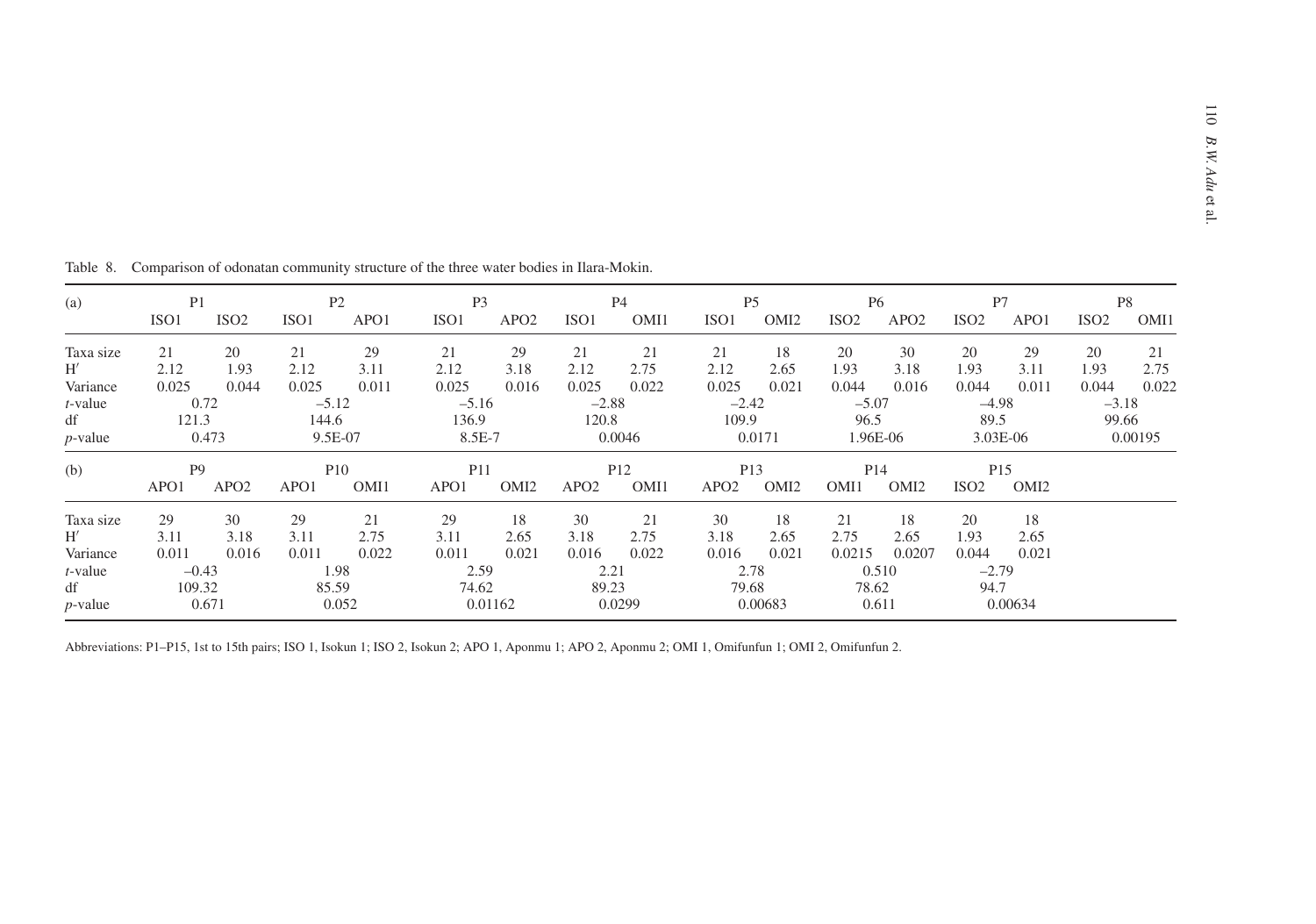were significant differences in species diversity among the 11 paired sites in which the *p*-value was less than 0.05 (Table [8\)](#page-9-0). Also, there was no significant difference in the species diversity among four paired study sites (ISO1:  $H' = 2.124$  and ISO2:  $H' = 1.934$  *p*-value = 0.473; APO 1:  $H' = 3.107$  and APO2:  $H' = 3.177$  *p*-value = 0.671; APO1:  $H' = 3.107$  and OMI 1:  $H' = 2.75$ *p*-value = 0.052; and OMI 1:  $H' = 2.75$  and OMI 2:  $H' = 2.645$  *p*-value = 0.611). As a result, the null hypothesis for the four paired study sites was therefore accepted.

## **Discussion**

## *Physico-chemical parameters*

Temperature is one of the fundamental properties of water and it is known to influence the amount of DO available in water. The relationship is usually inverse as increased water temperature may cause a reduction in the amount of DO in the waterbody. Water at  $0^{\circ}$ C will hold up to 14.6 mg 1<sup>-1</sup> of oxygen while at 30°C it will hold about 7.6 mg (McCaffrey, [2018\)](#page-13-11). Aside from its impact on DO concentration in the waterbody, temperature has also been known to affect the rate of metabolism of aquatic organisms such as the rate of emergence of odonatan larvae to teneral adults (Corbet, [2004\)](#page-12-5). There were marked variations in the water and air temperature recorded in this study. These observable differences could be attributed to the variations in the amount of canopy cover and the density of the riparian vegetation around the three waterbodies. This was evident as the two rivers (Aponmu and Isokun rivers) which had relatively less dense canopy and sparse riparian vegetation had higher water and air temperature for the entire period of study. Another possible factor that could have influenced the higher temperature values observed for the two rivers is the flow rate. The flow rate of Omifunfun was relatively higher than the rates recorded for the other waterbodies (Aponmu and Isokun). Flow rate has also been known to significantly limit the habitat of Odonatan larvae and other aquatic insects (Corbet, [2004\)](#page-12-5). The upper lethal temperature for dragonfly larvae is 45°C and this can rarely be found in lotic water (Corbet, [2004\)](#page-12-5). Water pH has not been known to significantly affect Odonata larvae assemblage as this group of insects tends to respond more to other environmental factors than pH (Corbet, [2004\)](#page-12-5). This is because Odonata has been known to have a wide tolerance level. They can tolerate wide range of pH: strongly acidic (pH 4.0) to strongly alkaline (pH *>* 8.1). In this study, the pH did not significantly influence the abundance and distribution of the Odonata species. This is in agreement with Cannings and Cannings [\(1994\)](#page-12-14) who inferred that Odonata species seemed to respond more to habitat's form and structure than to its pH or nutrient level.

The concentration of DO in water affects the behaviour, metabolism and survival of dragonfly larvae (Corbet, [2004\)](#page-12-5). Variability in DO concentration within habitats is caused by factors such as water depth, proximity to the water edge and water current velocity and temperature. Edges of ponds or lakes are richer in DO than deep water. In this study, Isokun had the lowest DO concentration values while the highest concentration was recorded in Omifunfun.

EC is a measure of dissolved ions in waterbodies. The three waterbodies in the study area studied had low EC range characteristic of waterbodies in the Afrotropical region (Ezekiel, Hart, & Abowei, [2011\)](#page-12-15). EC influences adult Odonata assemblage as it determines the location of their oviposition site and also serves as a clue to detecting polarization and reflected light suitable for habitat (Corbet, [2004\)](#page-12-5). The range of conductivity values recorded for the three water bodies suggested they were convenient breeding sites for the Odonata species recorded in this study.

## *Taxonomic composition of Odonata*

The Odonata species collected in this study are distributed in seven families. The dominant family was Libellulidae as it had the highest frequency of occurrence. The dominance of Libellulidae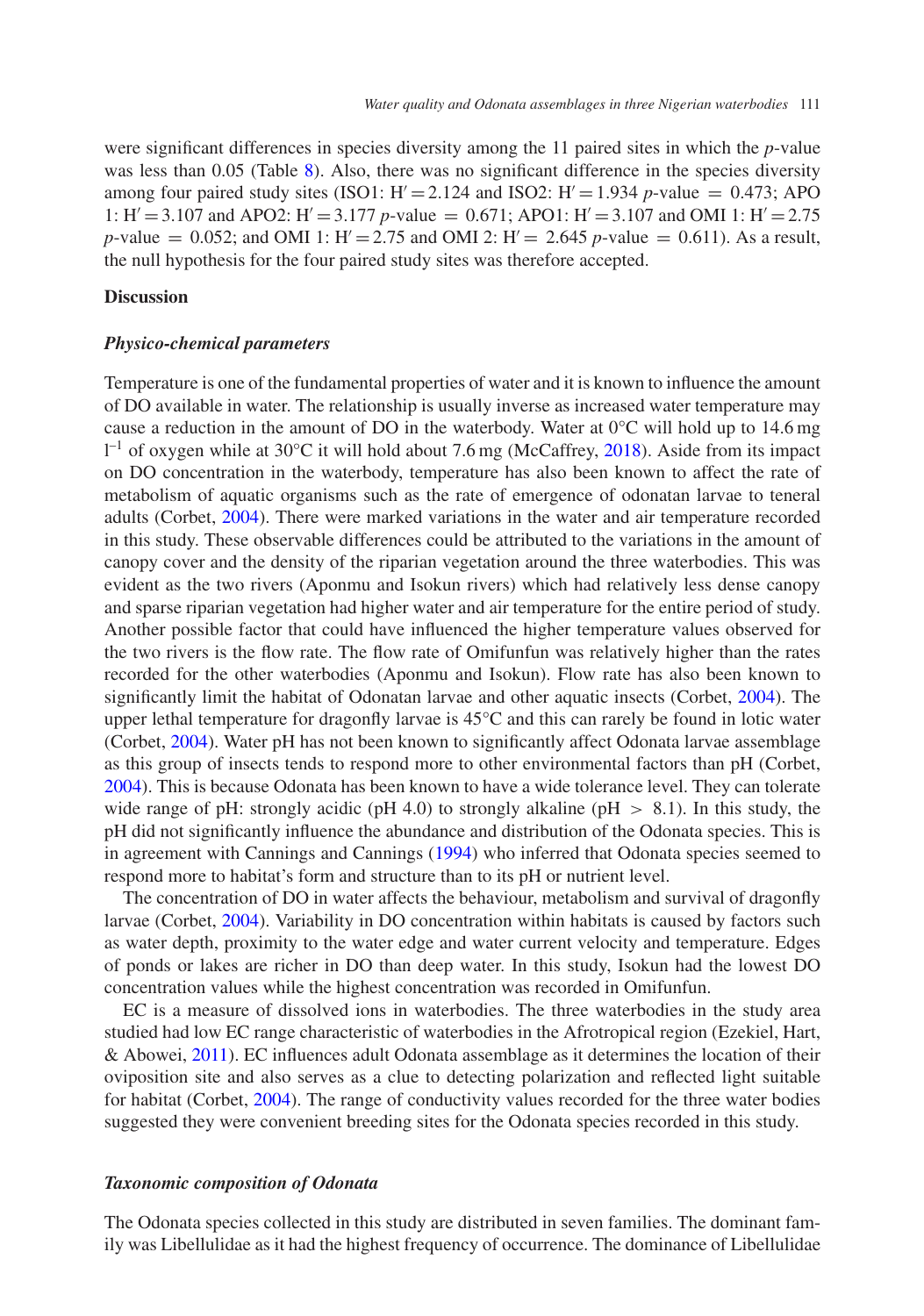#### 112 *B.W. Adu* et al.

in this area is not surprising as over 1000 species has been recorded and they have been reportedly found all over the world (Pilgrim & von Dohlen, [2008\)](#page-13-12). *Trithemis arteriosa* was the dominant species and it was found to be abundant in all the sampled sites with a total of 112 individuals recorded. This species is common and it is known to inhabit different reaches of waterbodies or slow-flowing rivers (Dijkstra & Clausnitzer, [2014;](#page-12-10) Samways, [2008\)](#page-13-7). The dominance of this species in this area could be attributed to the fact that it belongs to the red-vein groups which are known to tolerate disturbed environments and also have good dispersal and adaptation potentials (Damn et al., [2010\)](#page-12-0); these attributes accounted for their occurrence at variety of habitats. The least common family was the Macromiidae, as it accounted for the lowest number of individuals. It was represented by only *Phyllomacromia hervei* and this made it a mono-specific family in the area. Macromiidae are characterized by long clubbed abdomen and have been known to be endemic to Africa where they are found associated with rivers and hovering over forest streams (Dijkstra & Clausnitzer, [2014\)](#page-12-10).

#### *Water quality and Odonata composition*

The marked differences observed in the physico-chemical parameters that were determined for the sampled sites did not greatly influence the composition and distribution of the Odonata species. For instance, Isokun River, in which the lowest DO values were recorded, accounted for the highest number of individuals of Odonata. Conductivity values were also highest in this waterbody and Odonata species are generally known not to thrive very well in water with high conductivity. However, this river accounted for 46% of the entire Anisoptera species collected (136 of the total 293 individuals). *Trithemis arteriosa* also had its highest abundance in this site. *T. arteriosa* collected at Isokun River accounted for 68% (76 of the total 112) of the total Anisoptera species collected in the study. This was an indication that the Odonata species which tolerate disturbed water thrive well at the water body. Another possible reason for this observation could be that the water quality parameters fell within the tolerance threshold of the species recorded in the study. Other factors that could have been responsible for high number of individuals and taxa in Isokun include the presence of aquatic macrophytes on the water banks. For instance, the aquatic weeds are known to be a good oviposition sites for mature female insects (Corbet, [2004\)](#page-12-5).

## *Habitat status*

Diversity and species richness in the waterbodies were assessed using five diversity indices in order to overcome the deficiencies or limitation of a single index (Purvis & Hector, [2000\)](#page-13-13). The range of values obtained for Simpson index in the sampled stations was 0.7–0.9 and this was indicative of a stable community (Dash, [2001\)](#page-12-16). Shannon–Weiner index (H') also suggested stable environmental condition in the sampled sites as most of the values obtained were closer to 3, which was indicative of a stable environmental condition (Stub, Appling, Hatstetter, & Hass, [1970\)](#page-13-14).

Equitability and evenness indices also indicated that the distribution of Odonata species at the sampled sites was good. The equitability values obtained for most of the sampled sites were *>* 0.9 and this was indicative of a good distribution of the insects within the area. APO 2 can be considered the site with the highest diversity and best distribution of Odonata species amongst the sampled sites. This is because most of the biodiversity indices had their highest values in this site. OMI 2 was observed to be the least diverse sampled site as it accounted for the lowest number of taxa and individuals.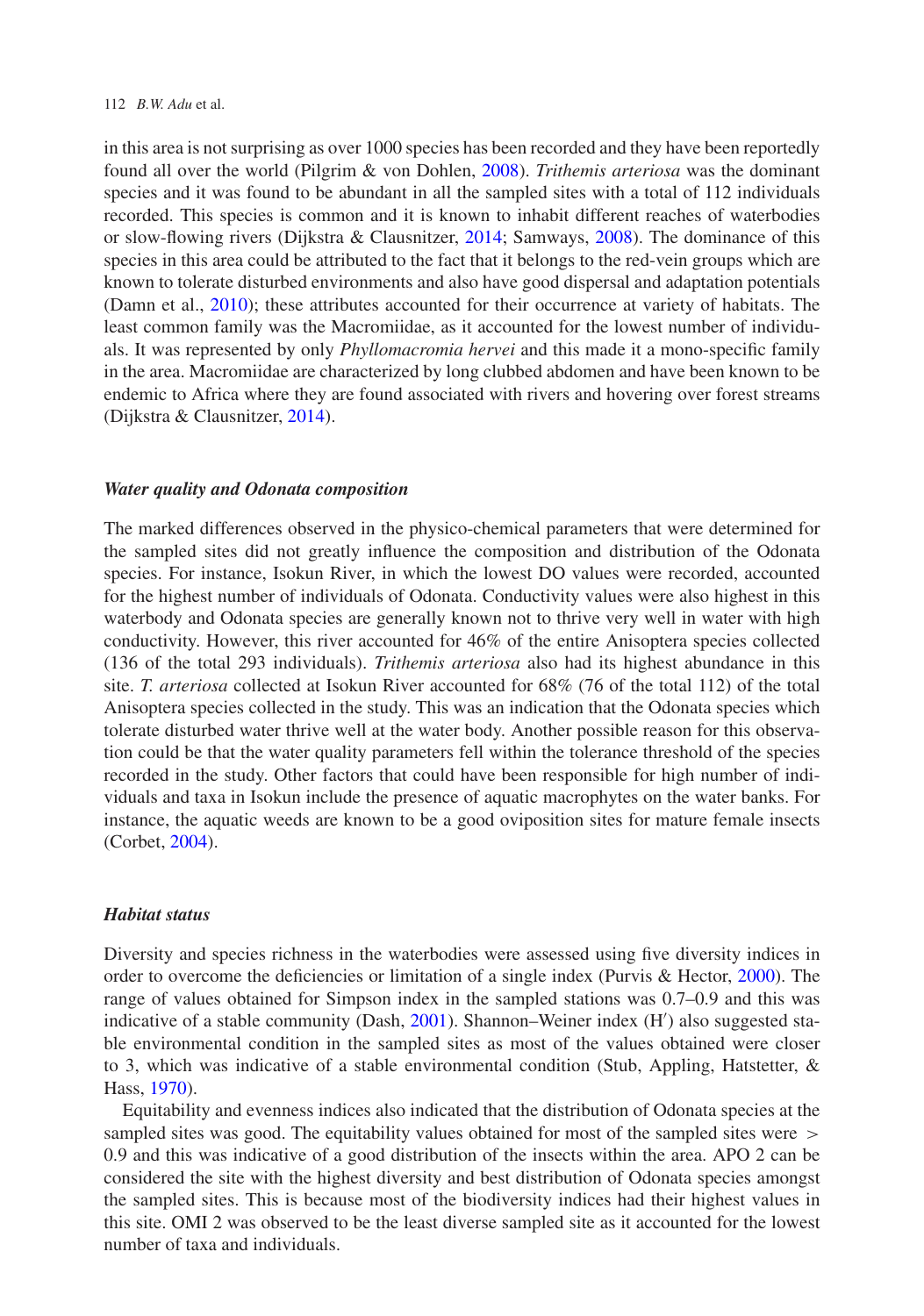Shannon-diversity *t*-test revealed significant differences in the community assemblages of the Odonata species in the sampled sites when paired. Twelve of the 15 pairs showed significant differences in their composition. These observed differences in the community assemblage may be attributed to variation in the water quality and nature of substratum in the sampled sites (Gichimu & Mwaniki, [2015\)](#page-12-17).

The assessment of the habitat conditions in the sampled sites using DBI analysis revealed that OMI 2 had the best habitat condition among the six sampled sites. The standardization of DBI values for the habitat showed that the habitat status fell within the ML range (moderate to low biotype diversity) while the other five sites fell within the LL range (low biotype diversity) (Simaika & Samways, [2009\)](#page-13-9).

In conclusion, the sampled sites were considered to have reflected stable environmental conditions. The study area showed high diversity and fairly good distribution of the Odonata species. This was also evident in the high values obtained for the diversity indices recorded for most of the sampled sites. However, the low biodiversity indices values and DBI obtained for ISO 1 and ISO 2 suggested that these sites were moderately polluted. It is suggested that certain measures be put in place to ensure that these waterbodies are protected in order to preserve the aquatic resources therein.

#### **References**

- <span id="page-12-4"></span>Adu, B. W., Akindele, E. O., & Obadofin, A. A. (2015). Composition and distribution of dragonflies and damselflies (Insecta: Odonata) in Iloyin forest, Akure, Southwestern, Nigeria. *Ethiopian Journal of Environmental Studies and Management*, *8*(5), 517–529.
- <span id="page-12-9"></span>Ashaolu, E. D., & Adebayo, M. O. (2014). Characterizing groundwater level and flow pattern in a shallow overburden aquifer: a study of Ilara-Mokin and its environs, Southwestern Nigeria. *Momona Ethiopian Journal of Science*, *2*, 55–72.
- <span id="page-12-14"></span>Cannings, S. G., & Cannings, R. A. (1994). The Odonata of the northern Cordilleran peatlands of North America. *Entomology Society of Canada*, *168*, 89–110.
- <span id="page-12-6"></span>Chovanec, A., & Raab, R. (1997). Dragonflies (Insecta, Odonata) and the ecological status of newly created wetlands – examples for long-term bioindication programmes. *Limnologica*, *27*, 381–392.
- <span id="page-12-3"></span>Clausnitzer, V., & Dijkstra, K.-D. B. (2005). The dragonflies (Odonata) of Ethiopia, with notes on the status of endemic taxa and the description of a new species. *Entomolische Zeitschrift*, *115*, 117–130.
- Corbet, P. S. (2004). *Dragonflies: Behaviour and Ecology of Odonata.* Colchester: Harley Books.
- <span id="page-12-5"></span><span id="page-12-0"></span>Damn, S., Dijkstra, K.-D. B., & Hadrys, H. (2010). Red drifters and dark residents: the phylogeny and ecology of a Plio-Pleistocene dragonfly radiation reflects Africa's changing environment (Odonata, *Libellulidae, Trithemis) Molecular Phylogenetics and Evolution*, *54*, 870–882.
- Dash, M. C. (2001). *Fundamental of ecology* (2nd ed.). New Delhi: Tata McGraw-Hill Publishing Company Limited.
- <span id="page-12-16"></span>Dijkstra, K.-D. B. (2018). *African dragonflies and damselflies online*. [http://addo.adu.org.za.](http://addo.adu.org.za)
- <span id="page-12-11"></span><span id="page-12-10"></span>Dijkstra, K.-D. B., & Clausnitzer, V. (2014). *The dragonflies and damselflies of eastern Africa: Handbook for all Odonata from Sudan to Zimbabwe*. Tervuren, Belgium: Belgian Royal Museum for Central Africa.
- <span id="page-12-12"></span>Dijkstra, K.-D. B., Tchibozo, S., & Ogbogu, S. S. (2009). The status and distribution of dragonflies and damselflies (Odonata) in western Africa. In K. G. Smith, M. D. Diop, M. Niane, & W. R. T. Darwall (Eds.), *The IUCN Red List of Threatened Species™ – Regional Assessment* (pp. 41–55). Gland, Switzerland; Cambridge, UK: IUCN.
- <span id="page-12-13"></span>Dijkstra, K.-D. B., & Vick, G. S. (2004). Critical species of Odonata in western Africa. Guardians of the watershed. Global status of dragonflies: Critical species, threat and conservation. *International Journal of Odonatology*, *7*, 229–238.
- <span id="page-12-15"></span>Ezekiel, E. N., Hart, A. I., & Abowei, J. F. N. (2011). The sediment physical and chemical characteristics in Sombreiro River, Niger Delta, Nigeria. *Research Journal of Environmental and Earth Science*, *3*, 341–349.
- <span id="page-12-1"></span>Fagade, S. O., Adebisi, A. A., & Ugwumba, O. A. (1993). Conservation of aquatic resources through aquaculture. *Proceedings of the National Conference of Aquatic Research*, Nigeria, pp: 176–183.
- <span id="page-12-7"></span>Gambles, R. M. (1975). A new species of Chlorocypha Fraser, 1928 (Odonata: Chlorocyphidae) from Nigeria, and some new or little-known Nigerian subspecies or forms better known from the Cameroons. *Entomologists Monthly Magazine, 110*, 105–121.
- <span id="page-12-2"></span>Garie, H. L., &. McIntosh, A. (1986). Distribution of benthic macroinvertebrates in a stream exposed to urban runoff. *Water Resources Bulletin, 22*, 447–455.
- <span id="page-12-17"></span>Gichimu, J., & Mwaniki, M. W. (2015). A global review of the downstream effects of small impoundments on stream habitats conditions and macroinvertebrates. *Environmental Reviews*, *23*, 257–262.
- <span id="page-12-8"></span>Hassan, A. T. (1976). Studies on roosting behavior of *Palpopleura lucia lucia* (Drury) and *Acisoma panorpoides inflatum* Selys (Anisoptera: Libellulidae). *Odonatologica, 5*, 27–33.